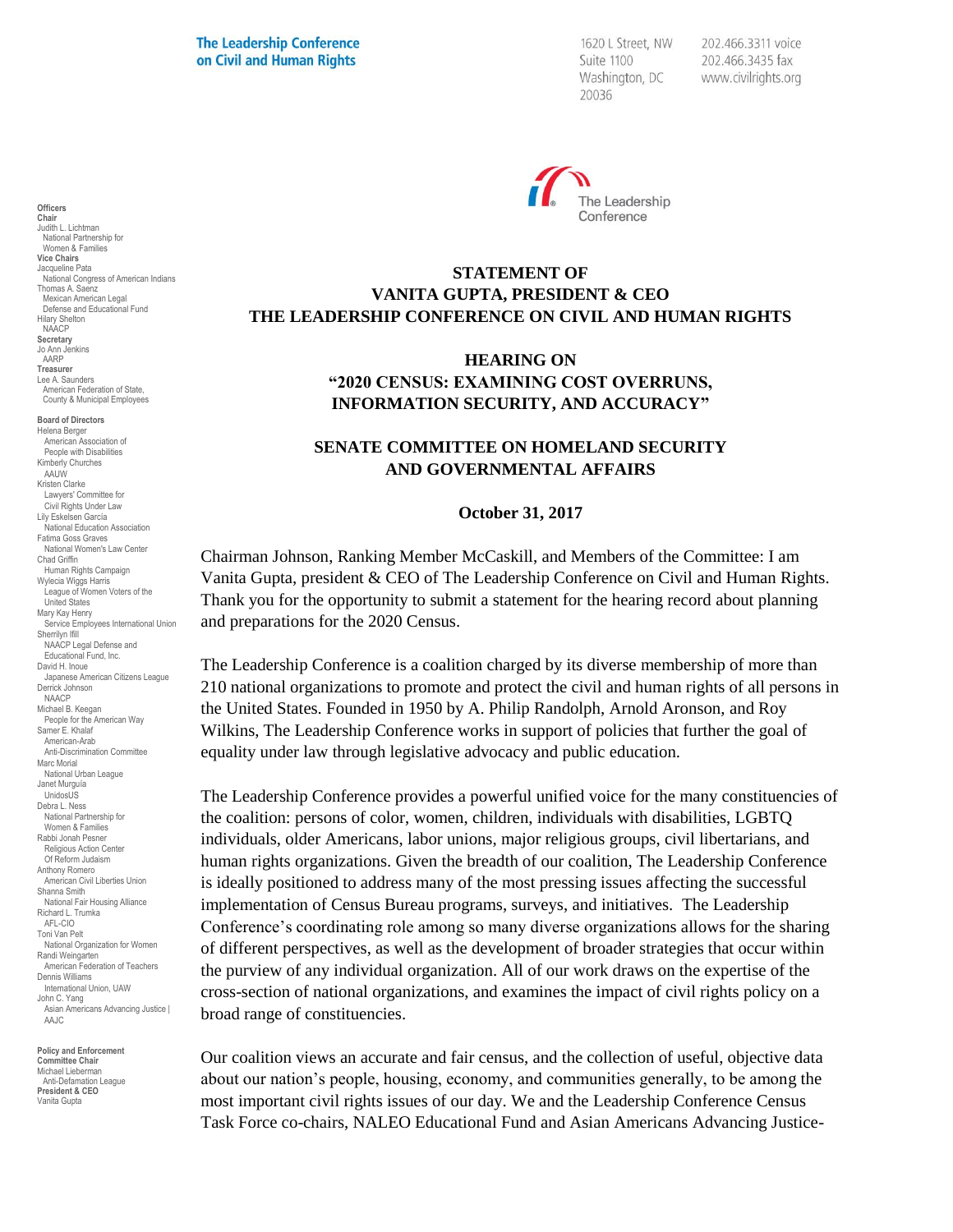October 31, 2017 Page 2 of 8



AAJC, have a long record of first-hand experience working in support of previous censuses. For the 2010 Census, we undertook the most comprehensive and extensive effort by a stakeholder organization to promote participation in historically hard-to-count communities and to mobilize local advocates in support of the census by highlighting the community benefits, civil rights implications, and constitutional imperative of an accurate count. We are now building upon our previous work to help ensure that no one is left out of the 2020 Census.

Under the Constitution, Congress bears responsibility for overseeing the census and, by extension, for ensuring a fair and accurate count that supports the  $14<sup>th</sup>$  Amendment's guarantee of equal representation. That is why this oversight hearing is so important, and we commend the committee for focusing muchneeded and welcome attention on preparations for our nation's largest, most complex peacetime activity.

The Leadership Conference shares this committee's interest in a modern and cost-effective census. Those are worthwhile goals and important considerations in the design of the 2020 Census. Technology undoubtedly can facilitate easy and quick participation in the census for many Americans, and administrative data maintained by other government agencies can help streamline and improve some census operations. But the primary and overarching goal of the census is a fair and accurate enumeration of all people living in the United States on Census Day. The goal of a census that is *equally successful in all communities* is non-negotiable.

### **The Importance of the Census**

Article I, Section 2 of the United States Constitution places the census at the core of our democratic system of governance by calling for a count of the nation's population every ten years. The census provides information that is the cornerstone of knowledge about all people in the United States. It is the basis for virtually all demographic and socio-economic information used by businesses, policy makers, research institutions, and nonprofit organizations.

The decennial census has several important uses. First, decennial census data on state populations determine the number of seats in Congress each state receives and how those districts are drawn, through the reapportionment and redistricting processes. Second, the census provides the figures that determine the number of electors each state receives for presidential elections. Third, census numbers determine the allocation of hundreds of billions of federal program dollars annually to address important community needs, including schools, programs for veterans and seniors, modern transportation systems, and rural economic development. Fourth, census data are used to monitor compliance with civil rights laws and to determine where disparities exist and remediation is required. Finally, the private sector uses census data to make important business decisions, including investment strategies, hiring plans, location of facilities, and services offered.

All of these functions depend on a fair and accurate census. For all of these reasons, getting the census right is important to everyone.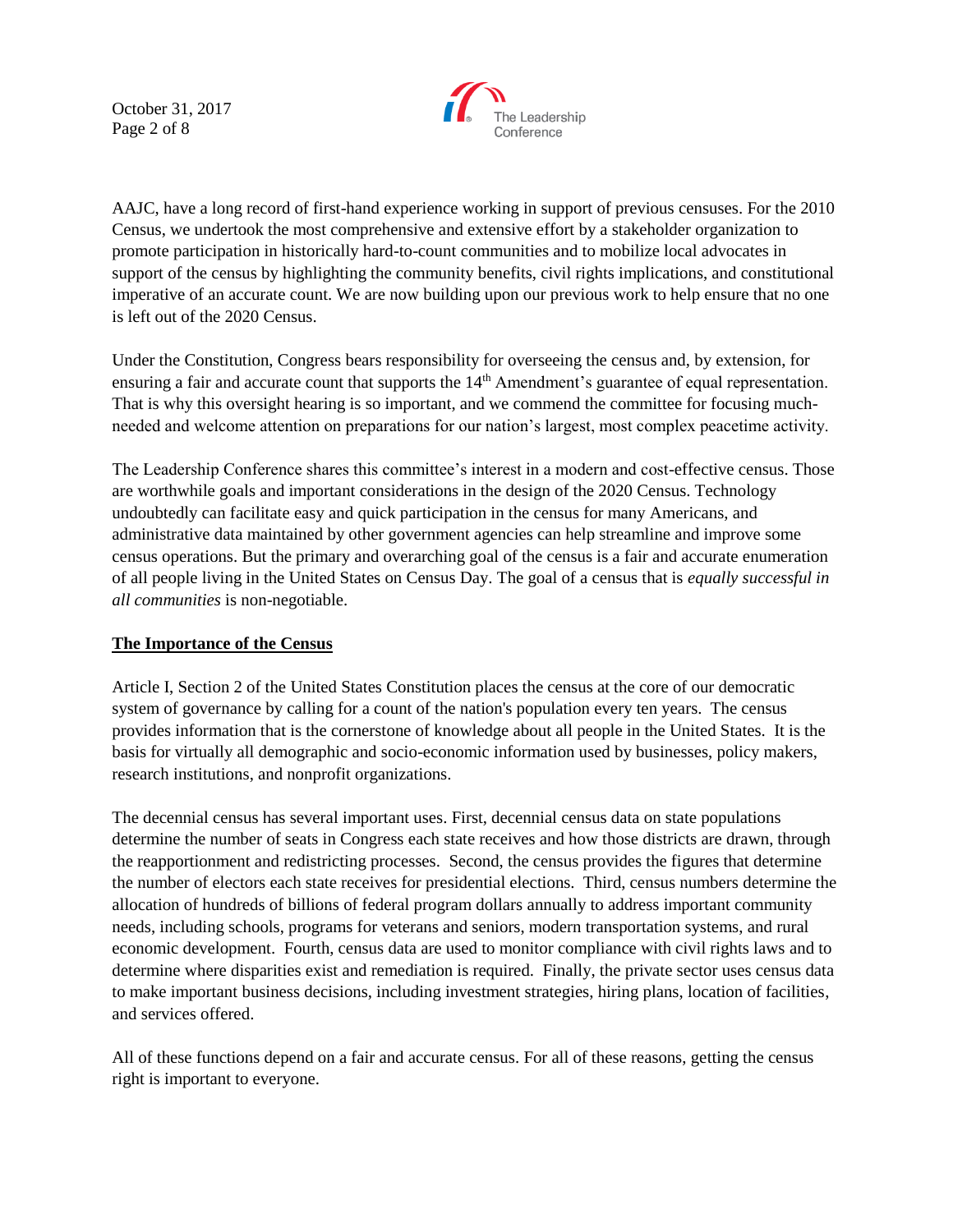October 31, 2017 Page 3 of 8



## **Census Accuracy and the Problem of the Undercount**

However, certain population groups—referred to as "hard-to-count"—are at a higher risk of not being fully counted in the decennial census. The differential undercount represents a disproportionate undercounting of these population groups, most notably people of color, young children, and renters (a proxy for low-income households), compared to non-Hispanic Whites, seniors, and homeowners. These groups have been historically underrepresented in the decennial census for decades. Now, however, additional populations — such as rural residents and older Americans—may experience new or increased vulnerability due to major changes in methodology, such as reliance on the Internet as the primary way for households to respond to the 2020 Census. Others may be reluctant to respond due to concerns about data confidentiality. Being hard-to-count can deprive people and their communities of equal political representation and their fair share of vital public and private resources.

Census tracts are considered hard-to-count, according to Census Bureau research, if they have certain population and housing characteristics associated with both low self-response and higher likelihood of being missed entirely in the census. There are hard-to-count communities in every state, and hard-tocount population groups in communities of all sizes, from large urban areas such as Denver, New York, and Omaha, to smaller cities such as Virginia Beach and Little Rock. These examples may be of particular interest to members of the Committee:

- Nearly 10 percent of census tracts in Wisconsin are considered hard-to-count. More than 60 percent of Milwaukee's young children live in neighborhoods that are at great risk of undercounting.
- More than 12 percent of Missouri's census tracts are hard-to-count. In St. Louis, almost half (48.8) percent) of young children live in hard-to-count neighborhoods.
- More than a quarter (28.5 percent) of Arizona's population lives in hard-to-count census tracts, the 8th highest proportion among the states.
- Roughly 10 percent of Kentucky's population lives in hard-to-count census tracts. Forty percent of Louisville's children under age 5 live in hard-to-count neighborhoods.
- One in three Oklahomans (34.5 percent) live in neighborhoods or communities that are considered more difficult to count and, therefore, are at greater risk of disproportionate undercounting.
- Almost 10 million Californians (a quarter of the population) live in neighborhoods or communities that are considered hard-to-count.
- Almost three-quarters of young children (under age 5) in Cleveland live in hard-to-count census tracts.
- More than 13 percent of New Hampshire's young children live in difficult to enumerate communities.
- One in ten Michigan census tracts face similar circumstances, with a staggering 65 percent of Detroit residents living in neighborhoods that are harder to count accurately.

Hard-to-count communities are not confined to urban areas. It may be less well known, but rural and remote communities, including American Indian tribal lands and reservations, are also vulnerable to disproportionate undercounting in the decennial census, with lower income households especially at risk.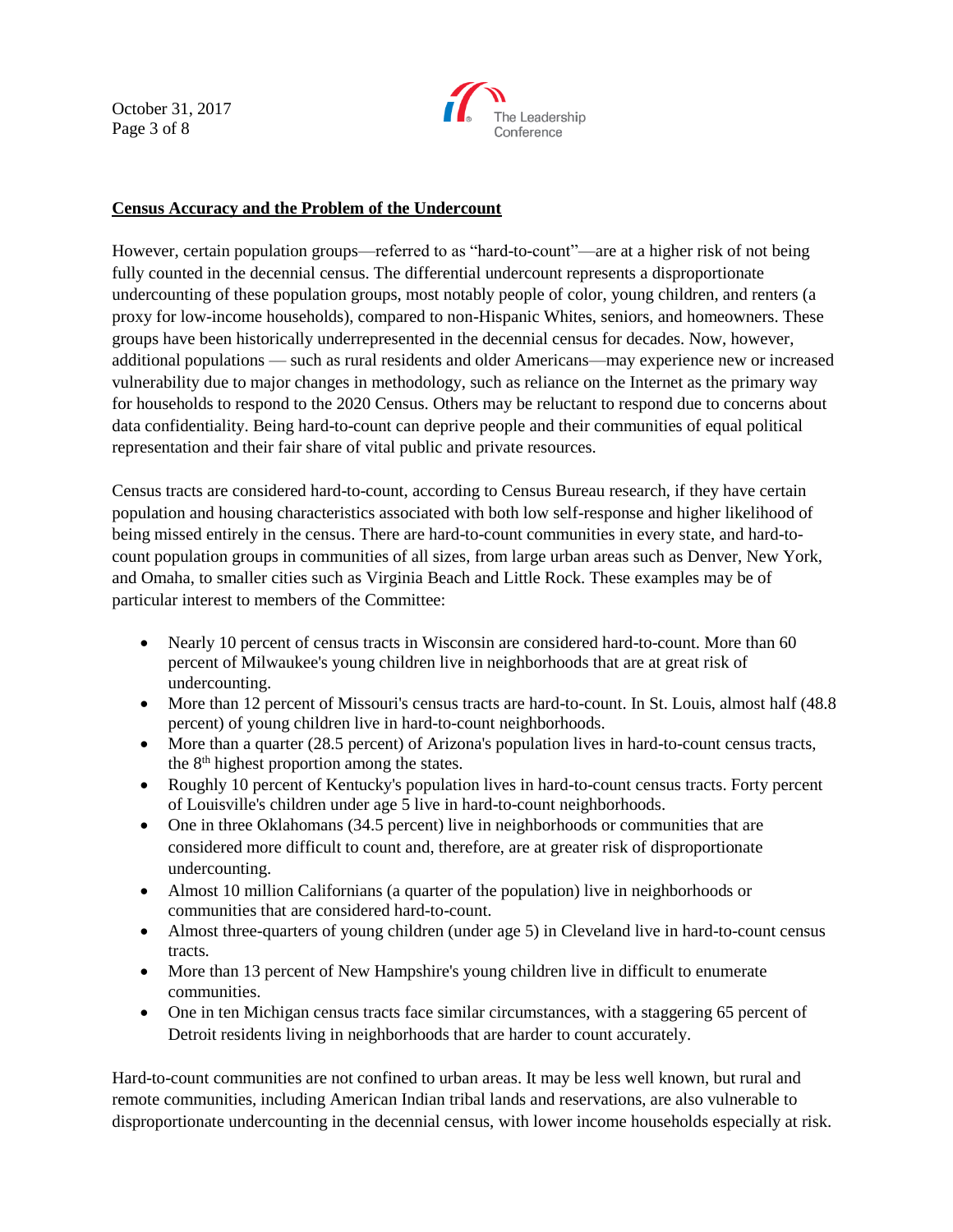October 31, 2017 Page 4 of 8



In fact, 87 percent of the hardest-to-count counties in the 2010 Census were rural counties.<sup>i</sup>

According to the Census Bureau's own scientific measurements, the 2010 Census undercount in areas counted using a modified method known as Update/Enumerate, was *nearly eight percent (7.87 percent*). Update/Enumerate and the similar Update/Leave operations are deployed in areas without city-style addressing or that do not receive mail through city-style addressing, such as those where people receive their mail through a Post Office Box; in communities affected by significant natural disasters, such as areas still recovering from Hurricanes Katrina and Rita in the 2010 Census; are especially inaccessible; or have high seasonal vacancy rates.

The Census Bureau is planning new methods as part of the Update/Enumerate operation for the 2020 Census, *yet it was forced to cancel all pre-census testing of Update/Enumerate methods due to lack of sufficient funding.* The first such tests were scheduled for earlier this year, on two American Indian reservations and adjacent tribal lands on the North and South Dakota border and in Washington State, as well as in Puerto Rico. But the uncertainty of adequate full year funding for Fiscal Year (FY) 2017 led the Bureau to cancel all 2017 census site tests. Similarly, the Census Bureau canceled two of three dress rehearsal sites in 2018 (the 2018 End-to-End Census Test) due to uncertainty about timely and sufficient funding. The two eliminated sites — Pierce County, Washington, and the Bluefield-Beckley-Oak Hill area of West Virginia — offered the only opportunities to test, in a real-time census-like environment, special counting methods for rural areas.

With no testing opportunities on the horizon, the Census Bureau changed its counting plans for most rural areas originally slated for Update/Enumerate operations. Instead, the bureau will use an Update/Leave method, which it will test in a very limited way in 2018, but not in a rural area. The operational and cost implications of this recent design modification are, as yet, unknown. While the bureau has used Update/Leave methods in previous censuses, they have not addressed past problems of duplication, and potential new challenges of an Internet-focused enumeration, for the 2020 Census.

Failure to provide adequate resources before the once-a-decade population count will force the Census Bureau to shortchange 2020 Census operations designed to improve accuracy in historically undercounted communities. This would lead to a result that deprives population groups of equal political representation and access to their fair share of public and private resources. Equally important, failure to test all methods adequately – due to budget shortfalls – puts the 2020 Census at risk of cost overruns during peak census operations.

# **A Fair and Accurate Census is At Risk**

The schedule for final census testing, preparations, and implementation over the next three years is unrelenting. At this point in the decennial cycle, the Census Bureau requires a sufficient funding ramp-up to keep 2020 Census planning and preparations on track. Funding for the decennial census is cyclical and traditionally increases significantly in the years ending in "6" through "0."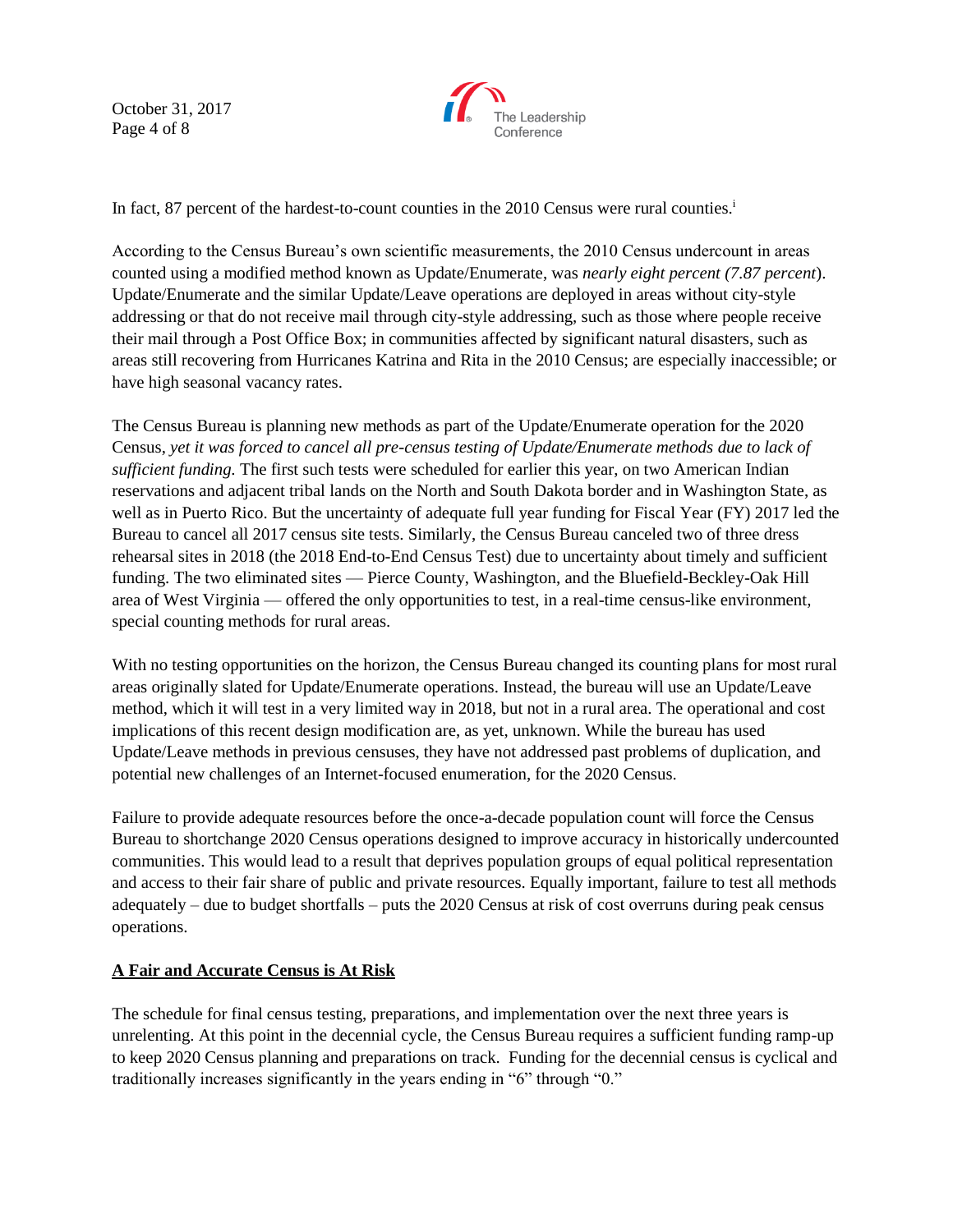October 31, 2017 Page 5 of 8



Unfortunately, the delay in passing FY 2017 appropriations bills, coupled with underfunding in the final "omnibus" measure, forced the Census Bureau to eliminate, streamline, or delay vital planning activities, putting a fair and accurate 2020 Census in jeopardy. Furthermore, the administration's original FY 2018 budget request for the Census Bureau was *inadequate and unrealistic.* 

These current and anticipated budget constraints are taking a toll on rigorous 2020 Census preparations. In addition to the cancellation of two of three planned sites for the 2018 End-to-End Test mentioned earlier (a dry run of all census operations that integrates all operations and IT systems for the first time), the Census Bureau eliminated the advertising campaign and Partnership Program for the 2018 dress rehearsal. Development of the full advertising campaign and Partnership Program, which helps keep costs down by boosting self-response and increase accuracy by targeting messages to historically hard-to-count communities, is well behind schedule. The original FY 2018 budget request did not include any funding for partnership specialists, who help state and local officials and trusted community leaders support census operations through focused outreach and promotion for their constituencies. In addition, uncertainties about funding have forced the bureau to "pause" planning for the Census Coverage Measurement program, which produces undercount and overcount estimates and tells us how accurate the census is. The Census Bureau will not test this operation in the 2018 dress rehearsal as originally planned.

Simply put, the Census Bureau needs a steady ramp-up in funding to support a critical dress rehearsal, deployment of the IT architecture and field infrastructure, and development of a massive communications campaign that will encourage people to participate and, therefore, help keep census costs in check. We are encouraged that Commerce Secretary Wilbur Ross recognizes the need for more resources for the 2020 Census and has released a revised lifecycle cost estimate. However, we are not confident that the proposed increased funding level for FY 2018 will allow the Census Bureau to restore comprehensive final testing and preparations and meet the stark challenges of changing cultural and technological environments.

Therefore, we support the proposal in Rep. Carolyn Maloney's bill (H.R. 4013), to allocate \$1.935 billion for the Census Bureau in FY 2018. Of particular note is the proposed funding level of \$1.635 billion for Periodic Censuses and Programs — \$197 million more than the administration's adjusted budget request for this account. The additional funding is necessary, we believe, for the following vital activities:

- Restore advertising and partnership activities to the 2018 End-to-End Census Test;
- Expand message research and testing, and develop a broader range of targeted advertising to address the nation's cultural, geographic, linguistic, and philosophical diversity;
- Assess and implement modified census plans for communities devastated by recent natural disasters, including Hurricanes Harvey, Irma, and Maria and the wildfires in northern California;
- Increase the number of Partnership Specialists hired in FY 2018 to about 200;
- Plan a smaller, focused test of census operations in rural communities and on an American Indian reservation in advance of the 2020 Census; and
- Evaluate the need for a larger "footprint" in the field, including more local or satellite census offices and more enumerators, in light of the lower self-response rate estimate, the aftermath of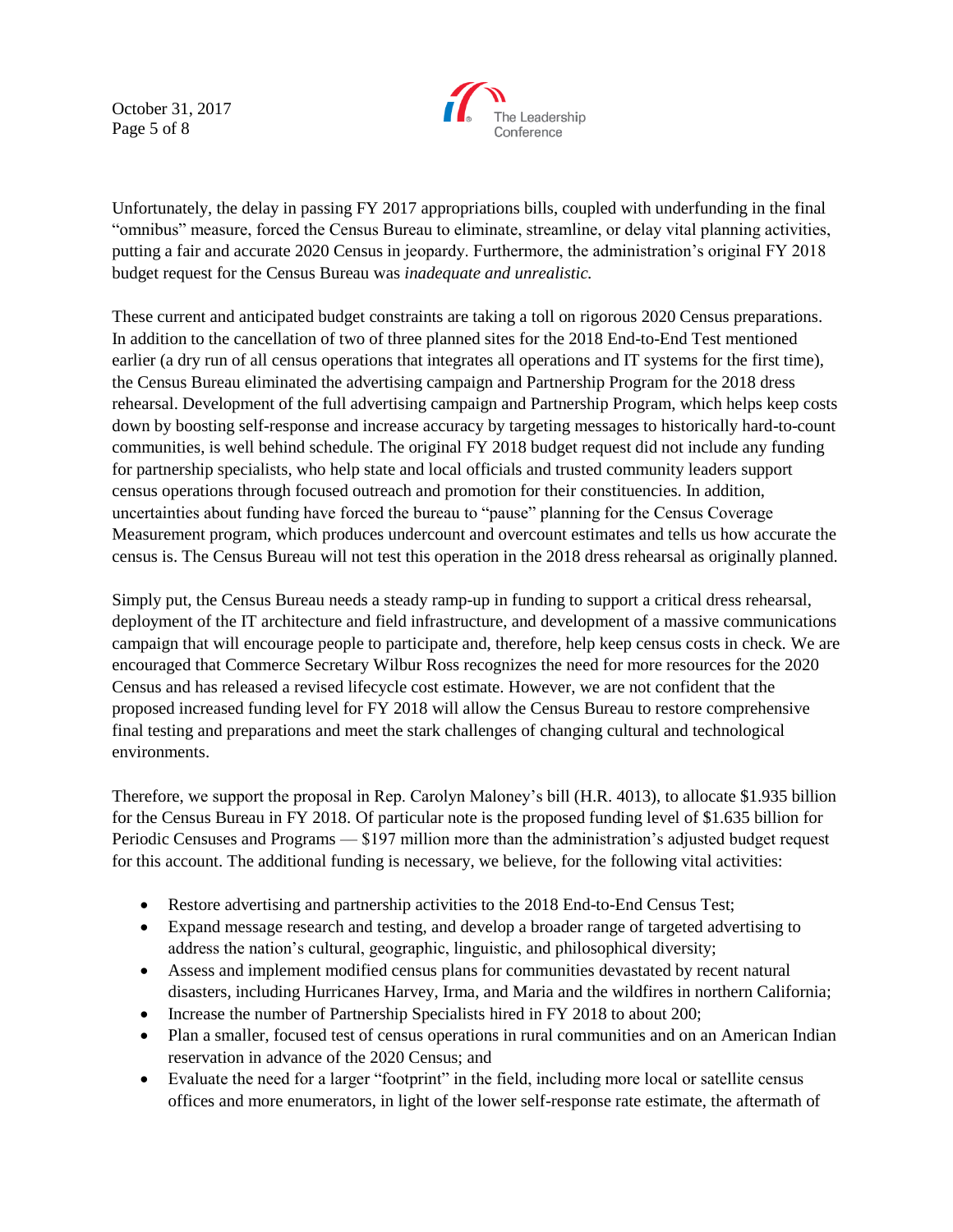October 31, 2017 Page 6 of 8



natural disasters in several states and U.S. territories, and growing climate of fear in some communities.

### **Internet Response and Technology**

As this committee knows, the Census Bureau will conduct the first "high-tech" census in 2020**.** The Internet response option could help keep census costs in check by increasing initial response rates, or at least holding them steady compared to 2010, thereby saving resources that can be used to find and enumerate the hardest to count.

Congress must remember, however, that Internet response is not a silver bullet. The fact is, not everyone has the same connectivity, security, and comfort with the Internet. The Commerce Department's own analyses show that communities of color, rural residents, adults with low educational attainment, low income individuals, people with disabilities, and older Americans lag behind younger, affluent, highly educated, urban, and White adults in both device and Internet penetration. Introducing Internet selfresponse without due care and consideration could lead to poor or uneven participation, technological infrastructure failings, or both. A lower-than-projected Internet response rate could strain the Bureau's already limited resources by increasing mail or telephone response or, more worrisome, the number of households that require door-to-door follow-up.

Technology also brings cybersecurity threats, real or perceived. The security of the 2020 Census IT systems and personal census data is paramount, and the Census Bureau and its federal and private sector partners must do everything possible to ensure that security. This means there must be a comprehensive back-up plan to address any potential breaches and their consequences for the census process in real time. At the same time, the Census Bureau must have an effective communications plan to assure everyone in the United States that their personal information is secure - in other words, to build confidence in a hightech census at a time when many people are wary. Lack of confidence in data security could depress Internet response rates (more so if a large business or another government agency suffers a cyber-attack near the time of the census), thus increasing costs and enumeration challenges considerably.

It is still possible that a streamlined state-of-the-art program could produce a fair and accurate census, while simultaneously meeting Congress' challenging budget restrictions. However, to uphold its constitutional duty and ensure an accurate and fully inclusive count, Congress must allocate the resources for comprehensive risk management and preparations for real-time back-up methods and operations.

To address these and other concerns related to a high-tech census, we are pleased to offer for the record a new report from The Leadership Conference Education Fund and Georgetown's Center on Poverty and Inequality, entitled ["Counting Everyone in the Digital Age.](http://www.civilrightsdocs.info/pdf/reports/Counting-Everyone-in-the-Digital-Age.pdf)" The report examines how proposed Internet and automation technologies will affect 2020 Census enumeration for groups at risk of being undercounted, and includes actionable recommendations for Congress, the administration, and community leaders.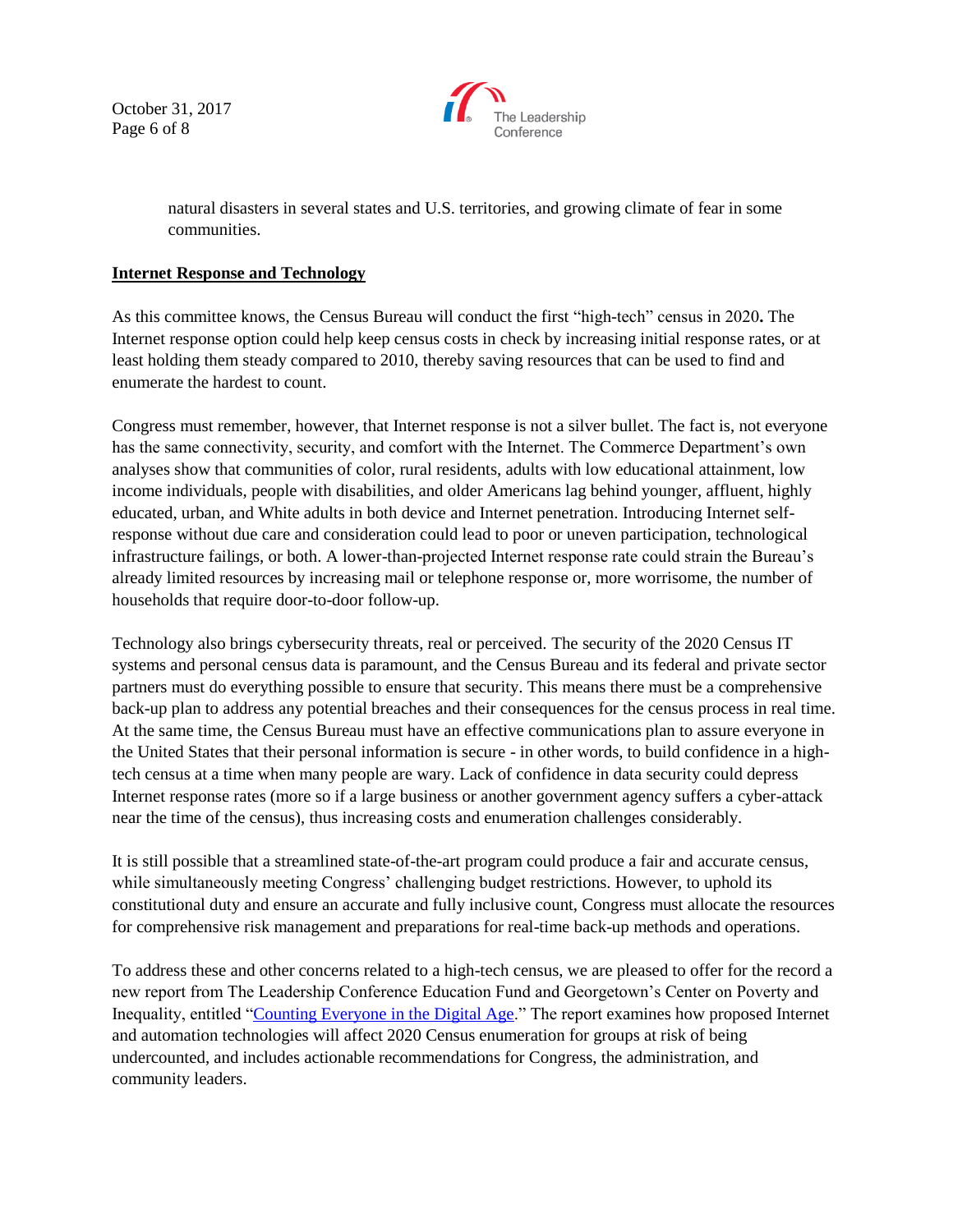October 31, 2017 Page 7 of 8



### **Utilizing Administrative Records**

The Census Bureau is evaluating the use of administrative records to obtain missing information about unresponsive households in lieu of in-person, door-to-door follow-up visits by census enumerators. However, the implications of this methodology for data quality and consistency and census accuracy are not clear. There are a number of questions that the Census Bureau must address and resolve before stakeholders have confidence that a broad use of these data will not compromise census accuracy or undermine the goals of eliminating the differential undercount and collecting more accurate race and ethnicity data for all communities. The Bureau will be hindered in resolving outstanding concerns about its potential use of administrative records if it conducts an End-to-End Census Test that is far less comprehensive than originally planned.

We would like to submit for the record a relevant report, Administrative Records in the 2020 U.S. [Census: Civil Rights Considerations and Opportunities,](http://www.urban.org/sites/default/files/publication/90446/census_ar_report.pdf) which is the culmination of a project of the Urban Institute, The Leadership Conference on Civil and Human Rights, and the Georgetown Center on Poverty and Inequality, which examined, from the perspective of civil rights stakeholders, the benefits and risks of utilizing administrative data for the U.S. population in general and for specific vulnerable subpopulations such as communities of color, the impoverished, immigrants, homeless persons, those participating in government assistance programs, and others, in the upcoming census.

### **Other 2020 Census Challenges**

Counting every person residing in the United States is a difficult endeavor. But even with careful planning, several other factors—many out of the Census Bureau's control—pose significant threats to a fair and accurate census.

First, proposals to add untested and unnecessary questions – including about immigration status – to the census form at the 11th hour could derail eight years worth of research and testing and result in an expensive, yet ultimately failed, census.

Second, the reluctance of many individuals to provide personal information voluntarily to the government poses an additional barrier to a full count. The Census Bureau will face this challenge in many parts of the country and in many types of communities.

Third, there remains a leadership vacuum at the Bureau following the unexpected resignation of the Census Director in June, as well as other high-level vacancies at the Commerce Department and the Census Bureau.

Finally, we support the Census Bureau's efforts to partner with the U.S. Postal Service (USPS) in several ways that can help ensure an accurate, cost-effective census. The USPS can make a significant contribution to a successful census through an ongoing exchange of address and geographic information for building and maintaining the Master Address File and TIGER digital mapping system. The address list establishes the universe for the enumeration and is, therefore, the foundation of an inclusive count.